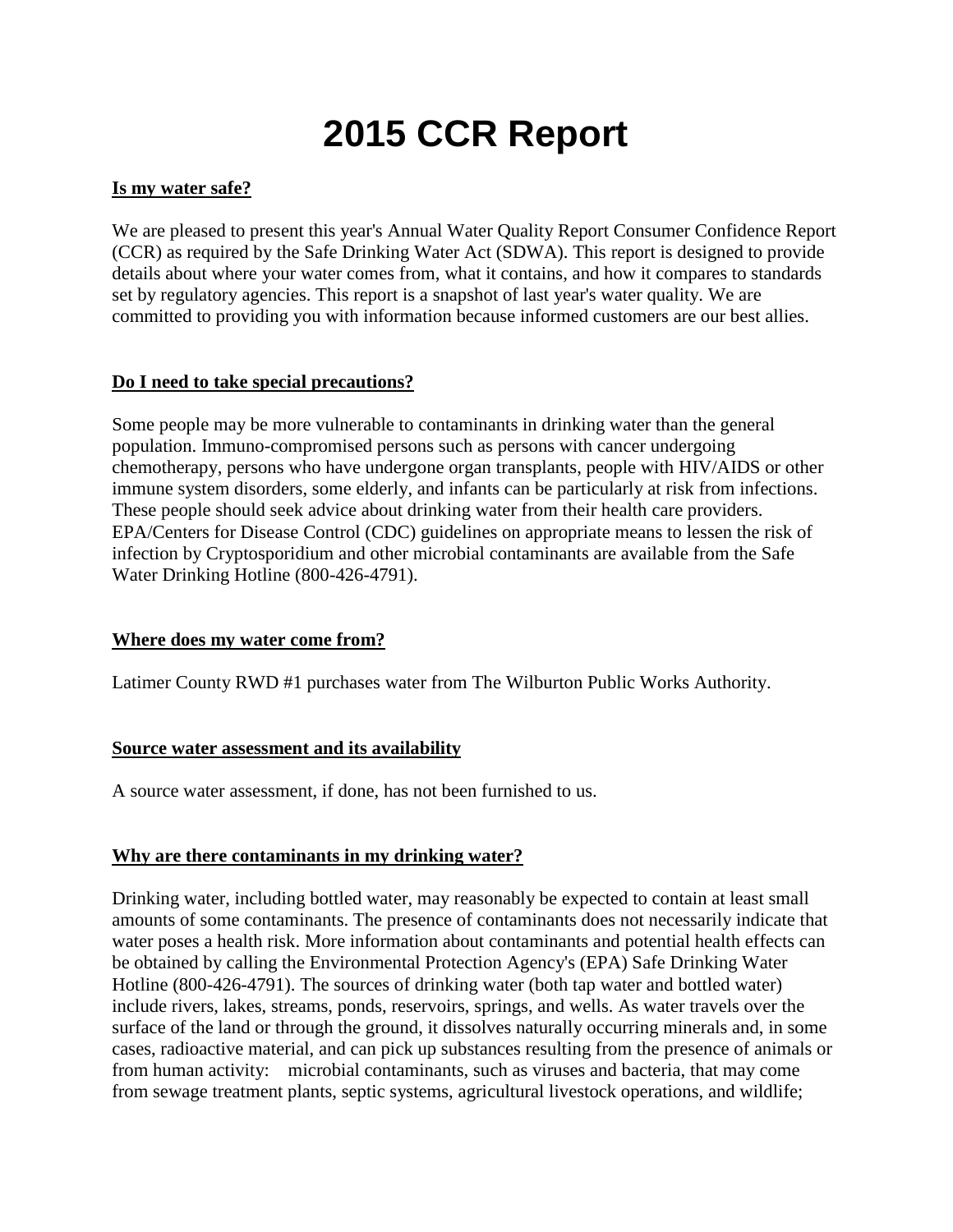inorganic contaminants, such as salts and metals, which can be naturally occurring or result from urban storm water runoff, industrial, or domestic wastewater discharges, oil and gas production, mining, or farming; pesticides and herbicides, which may come from a variety of sources such as agriculture, urban storm water runoff, and residential uses; organic Chemical Contaminants, including synthetic and volatile organic chemicals, which are by-products of industrial processes and petroleum production, and can also come from gas stations, urban storm water runoff, and septic systems; and radioactive contaminants, which can be naturally occurring or be the result of oil and gas production and mining activities. In order to ensure that tap water is safe to drink, EPA prescribes regulations that limit the amount of certain contaminants in water provided by public water systems. Food and Drug Administration (FDA) regulations establish limits for contaminants in bottled water which must provide the same protection for public health.

# **How can I get involved?**

Our board of directors meets the 2nd Tuesday of every month. If you have concerns or comments we encourage you to contact the manager of attend a board meeting.

# **Water Conservation Tips**

Did you know that the average U.S. household uses approximately 400 gallons of water per day or 100 gallons per person per day? Luckily, there are many low-cost and no-cost ways to conserve water. Small changes can make a big difference - try one today and soon it will become second nature.

- Take short showers a 5 minute shower uses 4 to 5 gallons of water compared to up to 50 gallons for a bath.
- Shut off water while brushing your teeth, washing your hair and shaving and save up to 500 gallons a month.
- Use a water-efficient showerhead. They're inexpensive, easy to install, and can save you up to 750 gallons a month.
- Run your clothes washer and dishwasher only when they are full. You can save up to 1,000 gallons a month.
- Water plants only when necessary.
- Fix leaky toilets and faucets. Faucet washers are inexpensive and take only a few minutes to replace. To check your toilet for a leak, place a few drops of food coloring in the tank and wait. If it seeps into the toilet bowl without flushing, you have a leak. Fixing it or replacing it with a new, more efficient model can save up to 1,000 gallons a month.
- Adjust sprinklers so only your lawn is watered. Apply water only as fast as the soil can absorb it and during the cooler parts of the day to reduce evaporation.
- Teach your kids about water conservation to ensure a future generation that uses water wisely. Make it a family effort to reduce next month's water bill!
- Visit [www.epa.gov/watersense](http://www.epa.gov/watersense) for more information.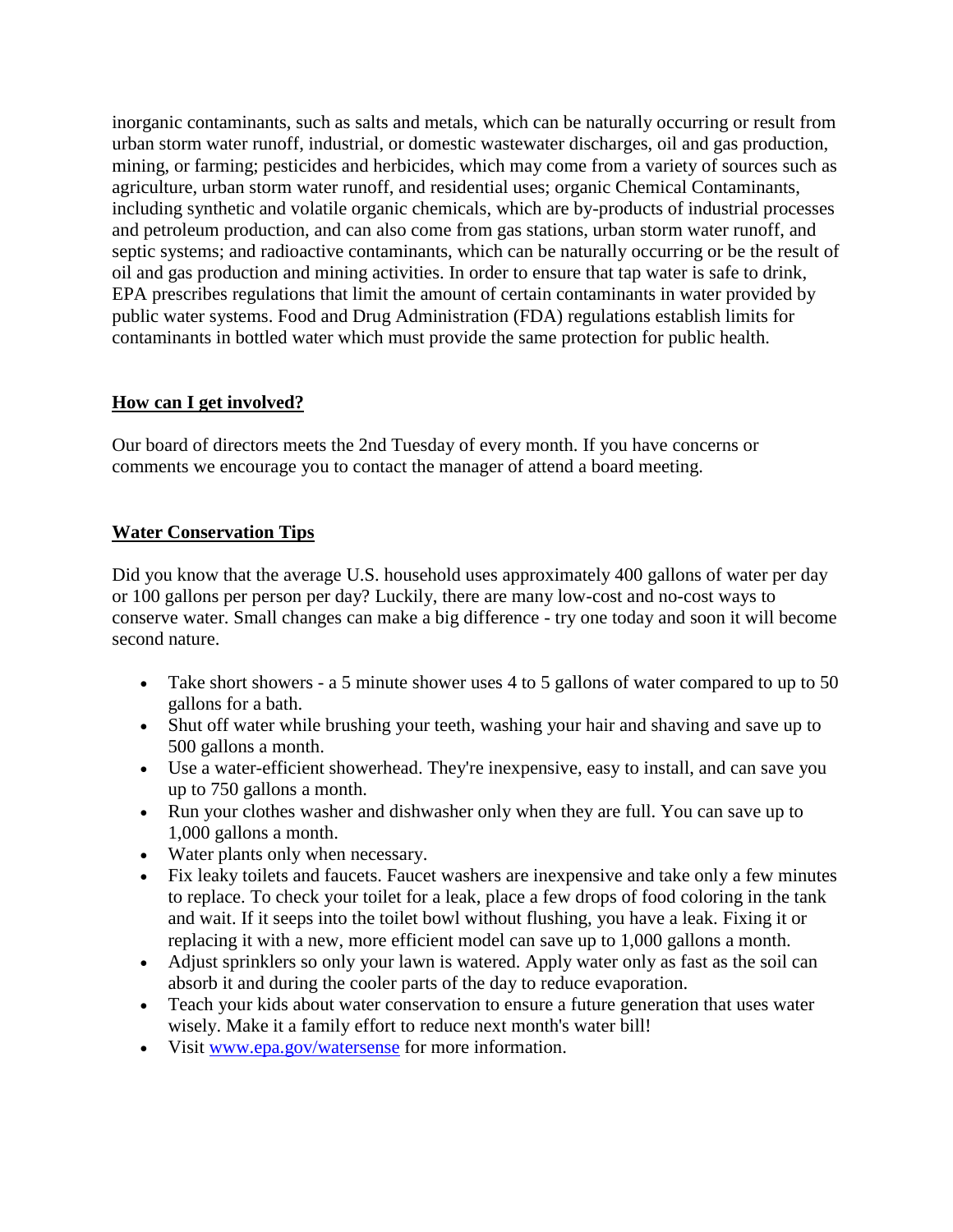## **Source Water Protection Tips**

Protection of drinking water is everyone's responsibility. You can help protect your community's drinking water source in several ways:

- Eliminate excess use of lawn and garden fertilizers and pesticides they contain hazardous chemicals that can reach your drinking water source.
- Pick up after your pets.
- If you have your own septic system, properly maintain your system to reduce leaching to water sources or consider connecting to a public water system.
- Dispose of chemicals properly; take used motor oil to a recycling center.
- Volunteer in your community. Find a watershed or wellhead protection organization in your community and volunteer to help. If there are no active groups, consider starting one. Use EPA's Adopt Your Watershed to locate groups in your community, or visit the Watershed Information Network's How to Start a Watershed Team.
- Organize a storm drain stenciling project with your local government or water supplier. Stencil a message next to the street drain reminding people "Dump No Waste - Drains to River" or "Protect Your Water." Produce and distribute a flyer for households to remind residents that storm drains dump directly into your local water body.

## **Additional Information for Lead**

If present, elevated levels of lead can cause serious health problems, especially for pregnant women and young children. Lead in drinking water is primarily from materials and components associated with service lines and home plumbing. Latimer Country RWD #1 is responsible for providing high quality drinking water, but cannot control the variety of materials used in plumbing components. When your water has been sitting for several hours, you can minimize the potential for lead exposure by flushing your tap for 30 seconds to 2 minutes before using water for drinking or cooking. If you are concerned about lead in your water, you may wish to have your water tested. Information on lead in drinking water, testing methods, and steps you can take to minimize exposure is available from the Safe Drinking Water Hotline or at http://www.epa.gov/safewater/lead.

# **Water Quality Data Table**

In order to ensure that tap water is safe to drink, EPA prescribes regulations which limit the amount of contaminants in water provided by public water systems. The table below lists all of the drinking water contaminants that we detected during the calendar year of this report. Although many more contaminants were tested, only those substances listed below were found in your water. All sources of drinking water contain some naturally occurring contaminants. At low levels, these substances are generally not harmful in our drinking water. Removing all contaminants would be extremely expensive, and in most cases, would not provide increased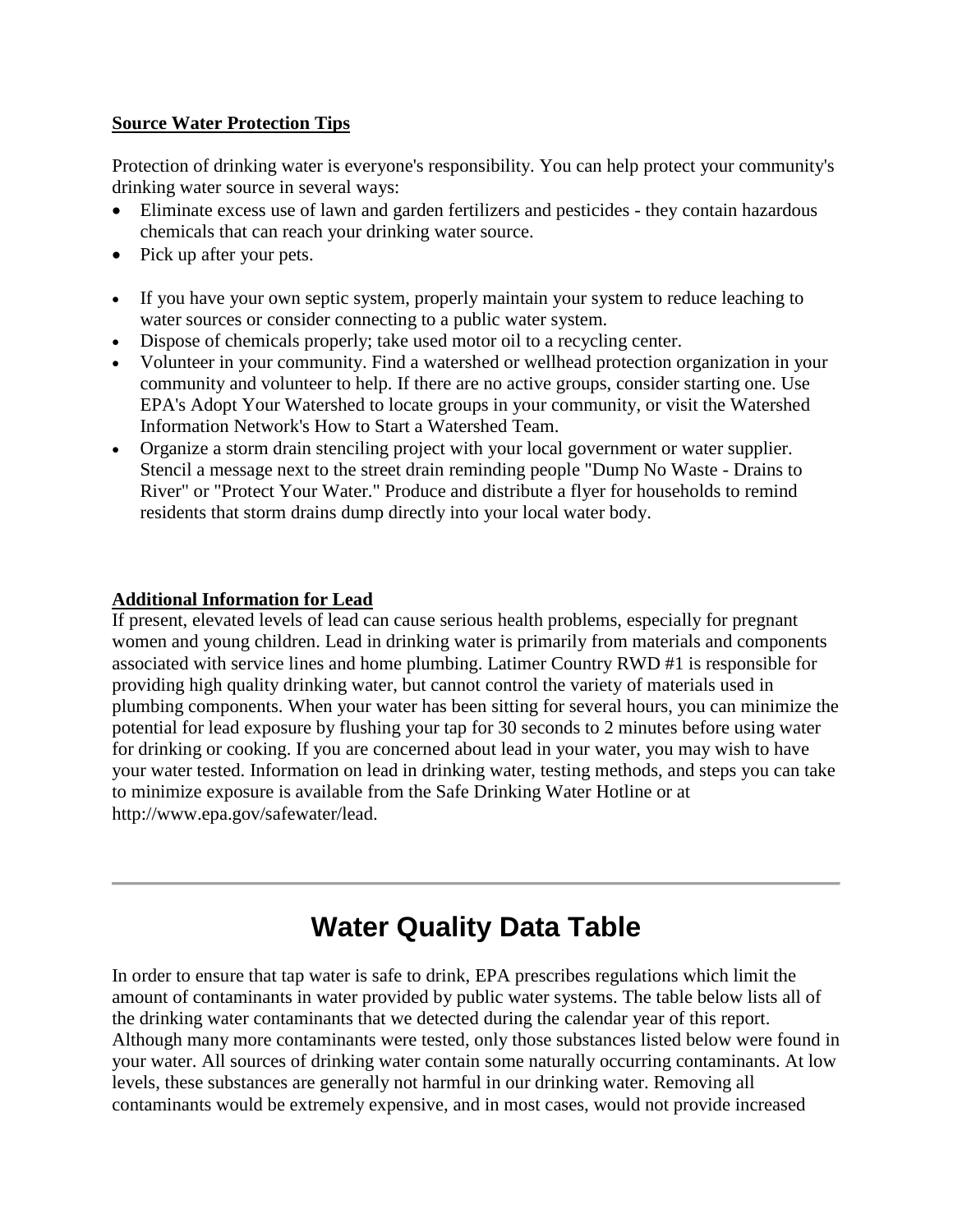protection of public health. A few naturally occurring minerals may actually improve the taste of drinking water and have nutritional value at low levels. Unless otherwise noted, the data presented in this table is from testing done in the calendar year of the report. The EPA or the State requires us to monitor for certain contaminants less than once per year because the concentrations of these contaminants do not vary significantly from year to year, or the system is not considered vulnerable to this type of contamination. As such, some of our data, though representative, may be more than one year old. In this table you will find terms and abbreviations that might not be familiar to you. To help you better understand these terms, we have provided the definitions below the table.

|                                                                                                                   |           | <b>MCLG</b> |                             |                               | Range     |                                      |                              |           |                                                                            |                                              |  |  |
|-------------------------------------------------------------------------------------------------------------------|-----------|-------------|-----------------------------|-------------------------------|-----------|--------------------------------------|------------------------------|-----------|----------------------------------------------------------------------------|----------------------------------------------|--|--|
| <b>Contaminants</b>                                                                                               | or        |             | TT, or<br><b>MRDLG MRDL</b> | Your<br><b>Water Low High</b> |           |                                      | <b>Sample</b><br><b>Date</b> | Violation |                                                                            | <b>Typical Source</b>                        |  |  |
| <b>Disinfectants &amp; Disinfection By-Products</b>                                                               |           |             |                             |                               |           |                                      |                              |           |                                                                            |                                              |  |  |
| (There is convincing evidence that addition of a disinfectant is necessary for control of microbial contaminants) |           |             |                             |                               |           |                                      |                              |           |                                                                            |                                              |  |  |
| Haloacetic Acids (HAA5)<br>(ppb)                                                                                  | <b>NA</b> |             | 60                          | 24                            | <b>NA</b> | 24                                   | 2015                         | No        |                                                                            | By-product of drinking<br>water chlorination |  |  |
| <b>TTHMs</b> [Total<br>Trihalomethanes] (ppb)                                                                     |           | <b>NA</b>   |                             | 79                            | 21.5      | 79                                   | 2015                         | No        |                                                                            | By-product of drinking<br>water disinfection |  |  |
| <b>Microbiological Contaminants</b>                                                                               |           |             |                             |                               |           |                                      |                              |           |                                                                            |                                              |  |  |
| Total Coliform (positive<br>samples/month)                                                                        | $\Omega$  |             | $\mathbf{1}$                | 1                             |           |                                      | 2015                         | No        |                                                                            | Naturally present in the<br>environment      |  |  |
| <b>Contaminants</b>                                                                                               | MCLG AL   |             | Your<br><b>Water</b>        | <b>Sample</b><br><b>Date</b>  |           | # Samples<br><b>Exceeding</b><br>AI. | <b>Exceeds</b><br>AL         |           |                                                                            | <b>Typical Source</b>                        |  |  |
| <b>Inorganic Contaminants</b>                                                                                     |           |             |                             |                               |           |                                      |                              |           |                                                                            |                                              |  |  |
| Copper - action level at<br>consumer taps (ppm)                                                                   | 1.3       | 1.3         | $\Omega$                    | 2015                          |           | $\Omega$                             |                              | No        | Corrosion of household<br>plumbing systems; Erosion of<br>natural deposits |                                              |  |  |
| <b>Inorganic Contaminants</b>                                                                                     |           |             |                             |                               |           |                                      |                              |           |                                                                            |                                              |  |  |
| Lead - action level at<br>consumer taps (ppb)                                                                     | $\Omega$  | 15          | $\Omega$                    | 2015                          |           | $\Omega$                             | No                           |           | Corrosion of household<br>plumbing systems; Erosion of<br>natural deposits |                                              |  |  |

| <b>Unit Descriptions</b> |                                                                                        |  |  |  |  |  |
|--------------------------|----------------------------------------------------------------------------------------|--|--|--|--|--|
| Term                     | <b>Definition</b>                                                                      |  |  |  |  |  |
| ppm                      | ppm: parts per million, or milligrams per liter $(mg/L)$                               |  |  |  |  |  |
| ppb                      | ppb: parts per billion, or micrograms per liter (µg/L)                                 |  |  |  |  |  |
| positive samples/month   | positive samples/month: Number of samples taken monthly that were found to be positive |  |  |  |  |  |
| <b>NA</b>                | NA: not applicable                                                                     |  |  |  |  |  |
| ND.                      | ND: Not detected                                                                       |  |  |  |  |  |
| NR                       | NR: Monitoring not required, but recommended.                                          |  |  |  |  |  |